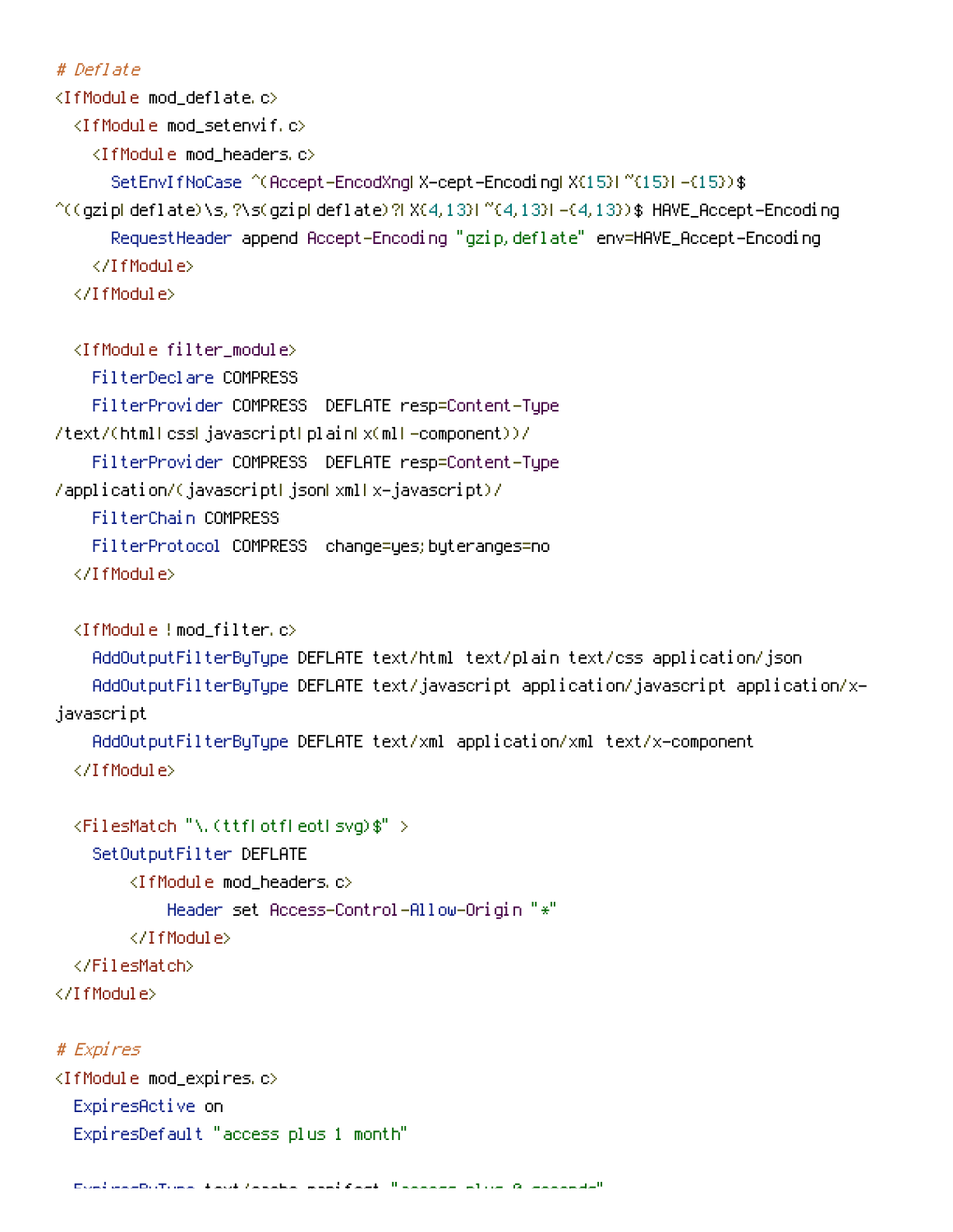ExpiresByType text/html "access plus 0 seconds"

ExpiresByType text/xml "access plus 0 seconds" ExpiresByType application/xml "access plus 0 seconds" ExpiresByType application/json "access plus 0 seconds"

```
ExpiresByType application/rss+xml "access plus 1 hour"
```
ExpiresByType image/x-icon "access plus 1 week"

ExpiresByType image/gif "access plus 1 month" ExpiresByType image/png "access plus 1 month" ExpiresByType image/jpg "access plus 1 month" ExpiresByType image/jpeg "access plus 1 month" ExpiresByType video/ogg "access plus 1 month" ExpiresByType audio/ogg "access plus 1 month" ExpiresByType video/mp4 "access plus 1 month" ExpiresByType video/webm "access plus 1 month"

ExpiresByType text/x-component "access plus 1 month"

ExpiresByType font/truetype "access plus 1 month" ExpiresByType font/opentype "access plus 1 month" ExpiresByType application/x-font-woff "access plus 1 month" ExpiresByType image/svg+xml "access plus 1 month" ExpiresByType application/vnd.ms-fontobject "access plus 1 month" ExpiresByType text/css "access plus 1 year" ExpiresByType application/javascript "access plus 1 year" ExpiresByType text/javascript "access plus 1 year"

```
<IfModule mod_headers.c>
  Header append Cache-Control "public"
  Header append Vary "Accept-Encoding"
```
</IfModule>

</IfModule>

## # ETag <IfModule mod\_headers.c> Header unset ETag .<br>If we have a simple state